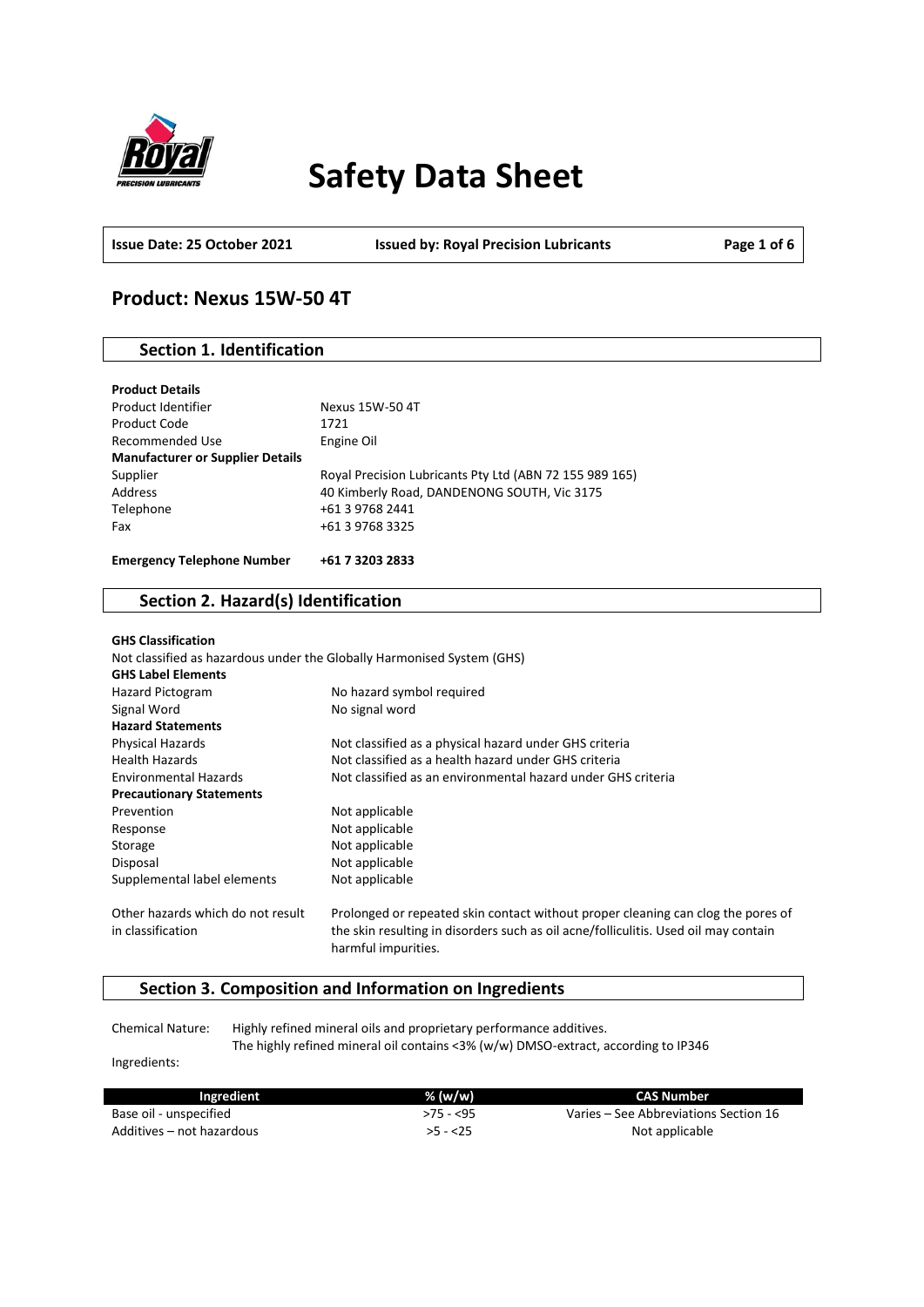There are no additional ingredients present which, within the current knowledge of the supplier and in the concentrations applicable, are classified as hazardous to health or the environment and hence require reporting in this section.

| <b>Section 4. First-aid measures</b>                            |                                                                                                                                                                   |
|-----------------------------------------------------------------|-------------------------------------------------------------------------------------------------------------------------------------------------------------------|
|                                                                 |                                                                                                                                                                   |
| Eye contact:                                                    | Flush eye with copious quantities of water.                                                                                                                       |
|                                                                 | If persistent irritation occurs, obtain medical attention.                                                                                                        |
| Inhalation:                                                     | No treatment necessary under normal conditions of use.                                                                                                            |
|                                                                 | If symptoms persist, obtain medical attention.                                                                                                                    |
| Skin contact:                                                   | Remove contaminated clothing. Flush exposed area with water and follow by<br>washing with soap if available.                                                      |
|                                                                 | If persistent irritation occurs, obtain medical attention.                                                                                                        |
| If swallowed:                                                   | In general no treatment is necessary unless large quantities are swallowed. Do<br>not induce vomiting and obtain medical advice.                                  |
| Most important symptoms and<br>effects, both acute and delayed: | Oil acne/folliculitis signs and symptoms may include formation of black pustules<br>and spots on the skin of exposed areas.                                       |
|                                                                 | Swallowing may result in nausea, vomiting and/or diarrhoea.                                                                                                       |
| <b>Protection of first-aiders:</b>                              | When administering first aid, ensure that you are wearing the appropriate<br>personal protective equipment according to the incident, injury and<br>surroundings. |
| Notes to physician:                                             | Treat symptomatically.                                                                                                                                            |

### **Section 5. Fire-fighting measures**

| Suitable extinguishing equipment:                                 | Foam, water spray or fog. Dry chemical powder, carbon dioxide, sand or earth<br>may be used for small fires only.                                                                                                                                                            |
|-------------------------------------------------------------------|------------------------------------------------------------------------------------------------------------------------------------------------------------------------------------------------------------------------------------------------------------------------------|
|                                                                   | Do not use water in a jet.                                                                                                                                                                                                                                                   |
| Specific hazards during firefighting:                             | Combustible liquid. In a fire, or if heated, a pressure increase will occur and the<br>container may burst with the risk of a subsequent explosion.                                                                                                                          |
|                                                                   | May produce toxic fumes if burning including possibly carbon monoxide,<br>airborne solid and liquid particulates and gases and unidentified organic and<br>inorganic compounds.                                                                                              |
| Special protective equipment and<br>precautions for firefighters: | Proper protective equipment including chemical resistant gloves are to be<br>worn; chemical resistant suit is indicated if large contact with spilled product is<br>expected. Positive pressure Self-Contained Breathing Apparatus and full turn<br>out gear should be worn. |
| <b>HazChem Code:</b>                                              | None                                                                                                                                                                                                                                                                         |

### **Section 6. Accidental release measures**

| Personal precautions, protective<br>equipment and emergency procedures: | Avoid contact with skin and eyes, use appropriate personal protective<br>equipment. Evacuate surrounding areas if necessary. Remove all ignition<br>sources.                                                                                                                                                |
|-------------------------------------------------------------------------|-------------------------------------------------------------------------------------------------------------------------------------------------------------------------------------------------------------------------------------------------------------------------------------------------------------|
| <b>Environmental precautions:</b>                                       | Stop leak if without risk. Use appropriate containment to avoid<br>environmental contamination. Prevent from spreading or entering drains,<br>ditches or rivers by using sand, earth or other appropriate barriers.<br>Local authorities should be advised if significant spillages cannot be<br>contained. |
| <b>Methods and materials for containment</b><br>and cleaning up:        | Slippery when spilt. Avoid accidents, clean up immediately.<br>Reclaim liquid directly or in an absorbent.<br>Soak up residue with an absorbent such as clay, sand or other suitable<br>material and dispose of properly.                                                                                   |

## **Section 7. Handling and storage**

| <b>Precautions for safe handling:</b> | Use in a well ventilated area.                                        |
|---------------------------------------|-----------------------------------------------------------------------|
|                                       | Wear appropriate protective equipment (See Section 8) and clothing to |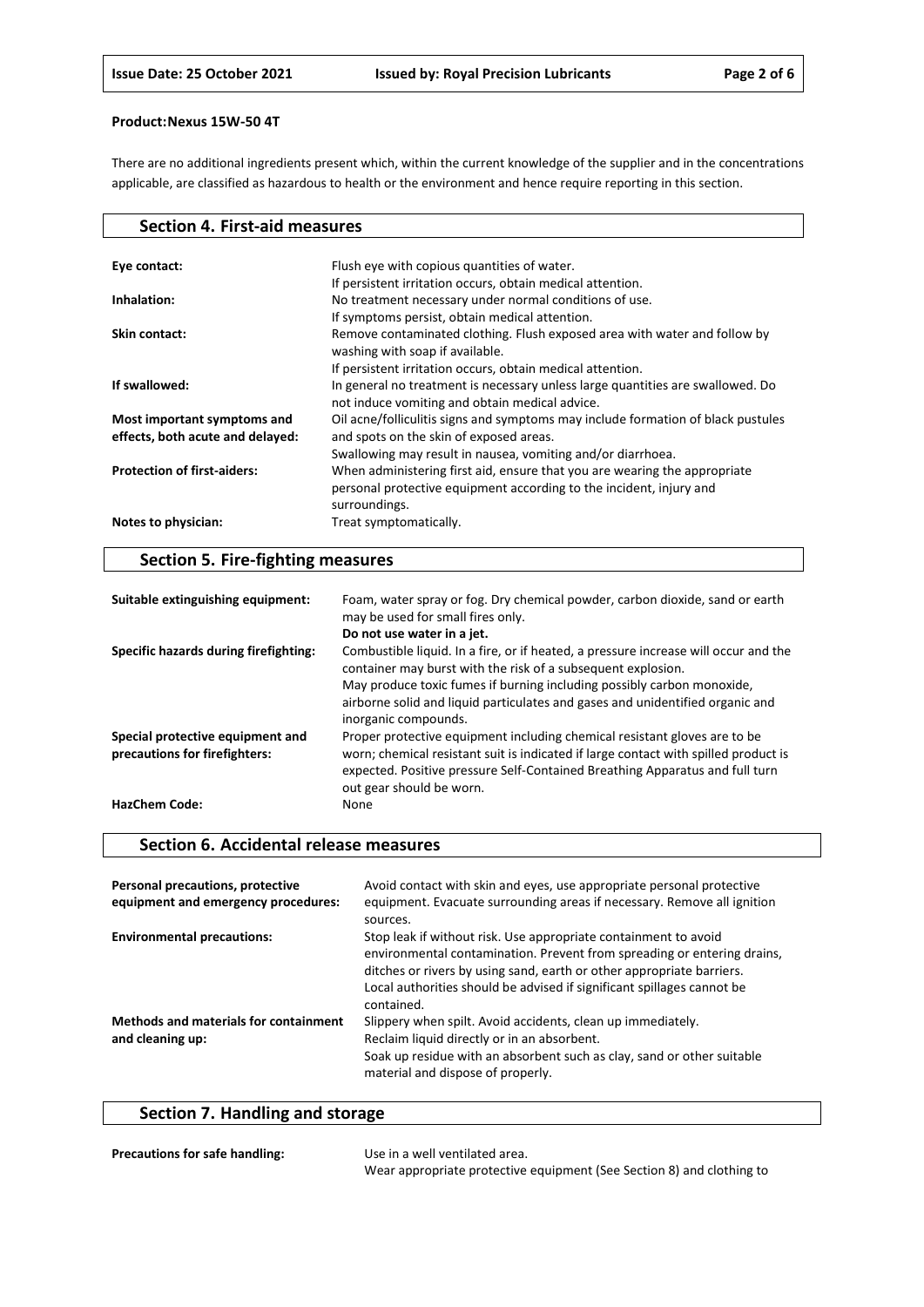|                                                                  | avoid inhalation of fumes or mist and contact with skin and eyes.                                                                                                                                               |
|------------------------------------------------------------------|-----------------------------------------------------------------------------------------------------------------------------------------------------------------------------------------------------------------|
|                                                                  | Containers not in use should be closed.                                                                                                                                                                         |
|                                                                  | Do not smoke.                                                                                                                                                                                                   |
|                                                                  | Always wash hands after handling and prior to eating, drinking, smoking or<br>using the toilet.                                                                                                                 |
| Conditions for safe storage, including<br>any incompatibilities: | Classified as a Class C2 (COMBUSTIBLE LIQUID) for the purposes of storage<br>and handling.                                                                                                                      |
|                                                                  | Store in a cool, well ventilated area away from heat and other sources of<br>ignition, oxidising agents, foodstuffs, and out of direct sunlight.<br>Keep containers securely sealed and protect against damage. |

### **Section 8. Exposure controls and personal protection**

| <b>National Exposure Standards:</b>  | No exposure standard has been established, however, the TWA National<br>Occupational Health and Safety Commission (NOHSC) exposure standard for oil mist<br>is 5 $mg/m3$ . As with all chemicals, exposure should be kept to the lowest possible<br>level. |
|--------------------------------------|------------------------------------------------------------------------------------------------------------------------------------------------------------------------------------------------------------------------------------------------------------|
| <b>Biological limit values:</b>      | Not available                                                                                                                                                                                                                                              |
| <b>Engineering Controls:</b>         | <b>Ventilation</b> - Use in well ventilated areas. Where ventilation is inadequate, a local<br>exhaust ventilation system is required.                                                                                                                     |
| <b>Personal Protective Equipment</b> |                                                                                                                                                                                                                                                            |
| <b>Respiratory Protection:</b>       | Normally not required, however if mists or vapours are generated in a poorly<br>ventilated area an approved respirator with a replaceable vapour/mist filter is<br>recommended.                                                                            |
| <b>Eye Protection:</b>               | Safety glasses with side shields, goggles or full face mask as appropriate. Individual<br>circumstances will dictate the final choice of protection.                                                                                                       |
| Skin / Body Protection:              | Always wear long sleeves and long trousers or coveralls, and enclosed footwear or<br>safety boots when handling this product. It is recommended that chemical resistant<br>gloves (e.g. PVC) be worn when handling this product.                           |

### **Section 9. Physical and Chemical Properties**

| Viscous amber liquid |
|----------------------|
| Not available        |
| Not available        |
| Not available        |
| Insoluble            |
| Not applicable       |
| 152 cSt              |
| 17.8 cSt             |
| 0.87                 |
| $>230^{\circ}$ C     |
| Combustible Liquid   |
| Not available        |
| Not available        |
|                      |

### **Section 10. Stability and Reactivity**

| Reactivity:                                   | No specific test data available for this product. Refer to Conditions to avoid and<br>Incompatible materials for additional information. |
|-----------------------------------------------|------------------------------------------------------------------------------------------------------------------------------------------|
| <b>Chemical stability:</b>                    | Stable under normal conditions of storage and handling.                                                                                  |
| <b>Possibility of hazardous</b><br>reactions: | Reacts with strong oxidising agents.                                                                                                     |
|                                               |                                                                                                                                          |
| <b>Conditions to avoid:</b>                   | Heat, direct sunlight, open flames or other sources of ignition.                                                                         |
| <b>Incompatible Materials:</b>                | Strong oxidizing agents.                                                                                                                 |
| <b>Hazardous Decomposition</b>                | Under normal conditions of storage and use hazardous decomposition products are not                                                      |
| <b>Products:</b>                              | expected to be produced.                                                                                                                 |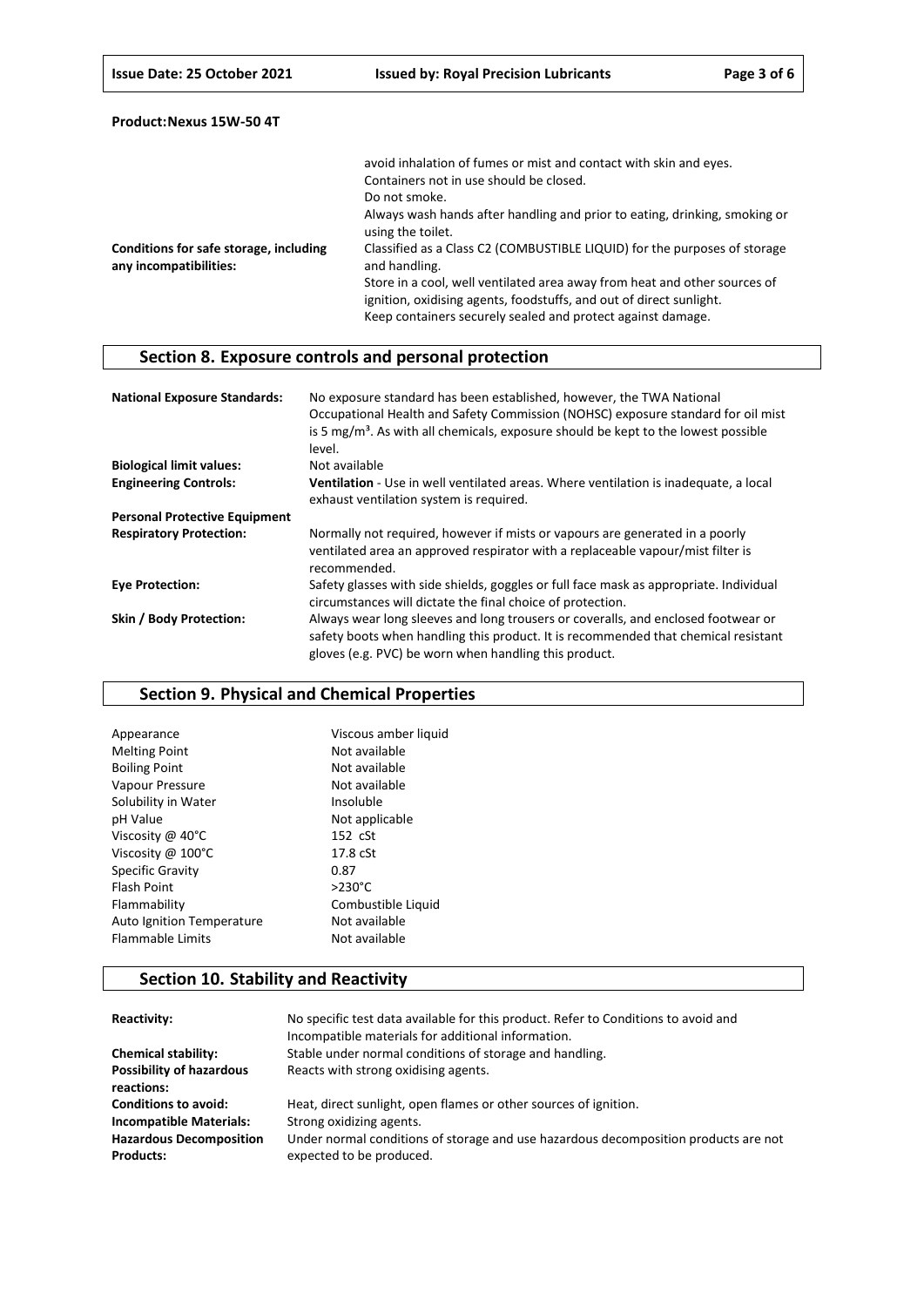### **Section 11. Toxicological information**

Information given is based on data on the components and the toxicology of similar products. Unless indicated otherwise, the data presented is representative of the product as a whole, rather than for the individual component(s). Skin and eye contact are the primary routes of exposure although exposure may occur following accidental swallowing.

| <b>Acute toxicity</b>                | Acute oral toxicity: LD50 rat: >5,000 mg/kg. Expected to be of low toxicity.<br>Acute inhalation toxicity: Not considered to be an inhalation hazard under normal<br>conditions of use.                                                                                                                           |
|--------------------------------------|-------------------------------------------------------------------------------------------------------------------------------------------------------------------------------------------------------------------------------------------------------------------------------------------------------------------|
|                                      | Acute dermal toxicity: LD50 rabbit: >5,000 mg/kg. Expected to be of low toxicity.                                                                                                                                                                                                                                 |
| Skin corrosion/irritation            | Expected to be slightly irritating. Prolonged or repeated skin contact without proper<br>cleaning can clog the pores of the skin resulting in disorders such as oil acne/folliculitis.                                                                                                                            |
| Serious eye damage/eye<br>irritation | Expected to be slightly irritating                                                                                                                                                                                                                                                                                |
| Respiratory or skin<br>sensitisation | Not expected to be a skin sensitiser.                                                                                                                                                                                                                                                                             |
| <b>Germ cell mutagenicity</b>        | Not considered a mutagenic hazard.                                                                                                                                                                                                                                                                                |
| Carcinogenicity                      | Not expected to be carcinogenic.                                                                                                                                                                                                                                                                                  |
|                                      | Product contains mineral oils of types shown to be non-carcinogenic in animal skin-<br>painting studies. Highly refined mineral oils are not classified as carcinogenic by the<br>International Agency for Research on Cancer (IARC).                                                                             |
| <b>Reproductive toxicity</b>         | Not expected to impair fertility. Not expected to be developmental toxicant.                                                                                                                                                                                                                                      |
| STOT - single exposure               | Not expected to be a hazard.                                                                                                                                                                                                                                                                                      |
| STOT – repeated exposure             | Not expected to be a hazard.                                                                                                                                                                                                                                                                                      |
| <b>Aspiration toxicity</b>           | Not considered an aspiration hazard.                                                                                                                                                                                                                                                                              |
| <b>Further information</b>           | <b>USED</b> oils may contain harmful impurities that have accumulated during use. The<br>concentration of such impurities will depend on use and they may present risks to health<br>and the environment on disposal. ALL used oil should be handled with caution and skin<br>contact avoided as far as possible. |

### **Section 12. Ecological information**

Eco toxicological data has not been determined specifically for this product. Information given is based on a knowledge of the components and the ecotoxicology of similar products. Unless indicated otherwise, the data presented is representative of the product as a whole, rather than for individual component(s).

#### **Ecotoxicity**

| Toxicity to fish (Acute toxicity)           | Expected to be practically non-toxic.                                         |
|---------------------------------------------|-------------------------------------------------------------------------------|
| Toxicity to crustacean (Acute toxicity)     | Expected to be practically non-toxic.                                         |
| Toxicity to algae/aquatic plants (Acute     | Expected to be practically non-toxic.                                         |
| toxicity)                                   |                                                                               |
| Toxicity to fish (Chronic toxicity)         | Data not available.                                                           |
| Toxicity to crustacean (Chronic toxicity)   | Data not available.                                                           |
| Toxicity to microorganisms (Acute toxicity) | Data not available.                                                           |
| Persistence and degradability               |                                                                               |
| Biodegradability                            | Expected to be not readily biodegradable. Major constituents are              |
|                                             | expected to be inherently biodegradable, but contains components that         |
|                                             | may persist in the environment.                                               |
| <b>Bioaccumulative potential</b>            |                                                                               |
| <b>Bioaccumulation</b>                      | Contains components with the potential to bio accumulate.                     |
| Partition coefficient: n-octanol/water      | Pow: >6 based on information on similar products.                             |
| <b>Mobility in soil</b>                     |                                                                               |
| Mobility                                    | Liquid under most environmental conditions. If it enters soil, it will adsorb |
|                                             | to soil particles and will not be mobile.                                     |
|                                             | Floats on water.                                                              |
| Other adverse effects                       |                                                                               |
| Additional ecological information           | Product is a mixture of non-volatile components which are not expected        |

to be released to air in any significant quantities.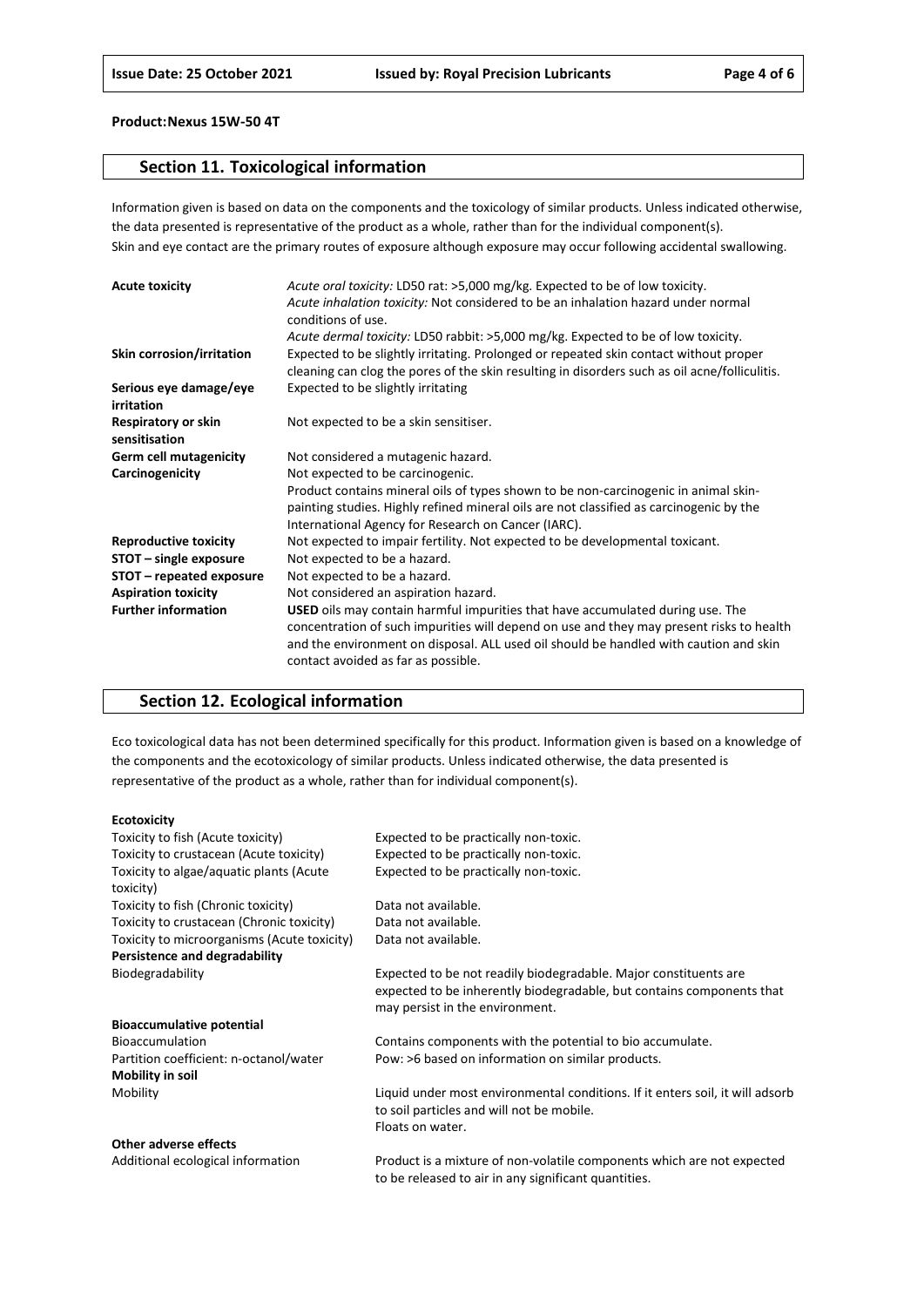Not expected to have ozone depletion potential, photochemical ozone creation potential or global warming potential. Poorly soluble mixture. May cause physical fouling of aquatic organisms. Mineral oil is not expected to cause any chronic effects to aquatic organisms at concentrations less than 1 mg/l.

### **Section 13. Disposal considerations**

| <b>Disposal methods</b>                             |                                                                                                                                                                                                                              |
|-----------------------------------------------------|------------------------------------------------------------------------------------------------------------------------------------------------------------------------------------------------------------------------------|
| Waste from residues                                 | Waste product should not be allowed to contaminate soil or ground<br>water or be disposed of into the environment.<br>Disposal should be in accordance with applicable regional, national and<br>local laws and regulations. |
| Contaminated packaging                              | Dispose in accordance with prevailing regulations, preferably to a<br>recognised collector or contractor. The competence of the collector or<br>contractor should be established beforehand.                                 |
| Special precautions for landfill or<br>incineration | No additional special precautions identified.                                                                                                                                                                                |

### **Section 14. Transport Information**

| <b>National Regulations</b>      |                                    |
|----------------------------------|------------------------------------|
| ADG                              | Not regulated as a dangerous good. |
| <b>International Regulations</b> |                                    |
| IATA-DGR                         | Not regulated as a dangerous good. |
| IMDG-DGR                         | Not regulated as a dangerous good. |

### **Section 15. Regulatory Information**

**Standard Uniform Schedule of Medicine and Poisons** Not scheduled **Model Work Health and Safety Regulations – Scheduled Substances** Not listed **Australian Code for the Transport of Dangerous Goods by Road and Rail (ADG Code)** Not regulated **Australia (AICS)** All components of this product are listed on the Inventory or exempted.

#### **Section 16. Other Information**

| Date of Issue        | Monday, 25 October 2021                                                                  |
|----------------------|------------------------------------------------------------------------------------------|
| <b>Abbreviations</b> | ADG = Australian Dangerous Goods                                                         |
|                      | GHS = Globally Harmonised System of Classification and Labelling of chemicals            |
|                      | IATA = International Air Transport Association                                           |
|                      | IBC = Intermediate Bulk container                                                        |
|                      | <b>IMDG</b> = International Maritime Dangerous Goods                                     |
|                      | STEL = Short term exposure limit                                                         |
|                      | TWA = time weighted average                                                              |
|                      | Varies = may contain one or more of the following 101316-69-2, 101316-70-5, 101316-71-6, |
|                      | 101316-72-7, 64741-88-4, 64741-89-5, 64741-95-3, 64741-96-4, 64741-97-5, 64742-01-4,     |
|                      | 64742-44-5, 64742-45-6, 64742-52-5, 64742-53-6, 64742-54-7, 64742-55-8, 64742-56-9,      |
|                      | 64742-57-0, 64742-58-1, 64742-62-7, 64742-63-8, 64742-64-9, 64742-65-0, 64742-70-7,      |
|                      | 72623-85-9, 72623-86-0, 72623-87-1, 74869-22-0, 90669-74-2                               |

**Other Information**